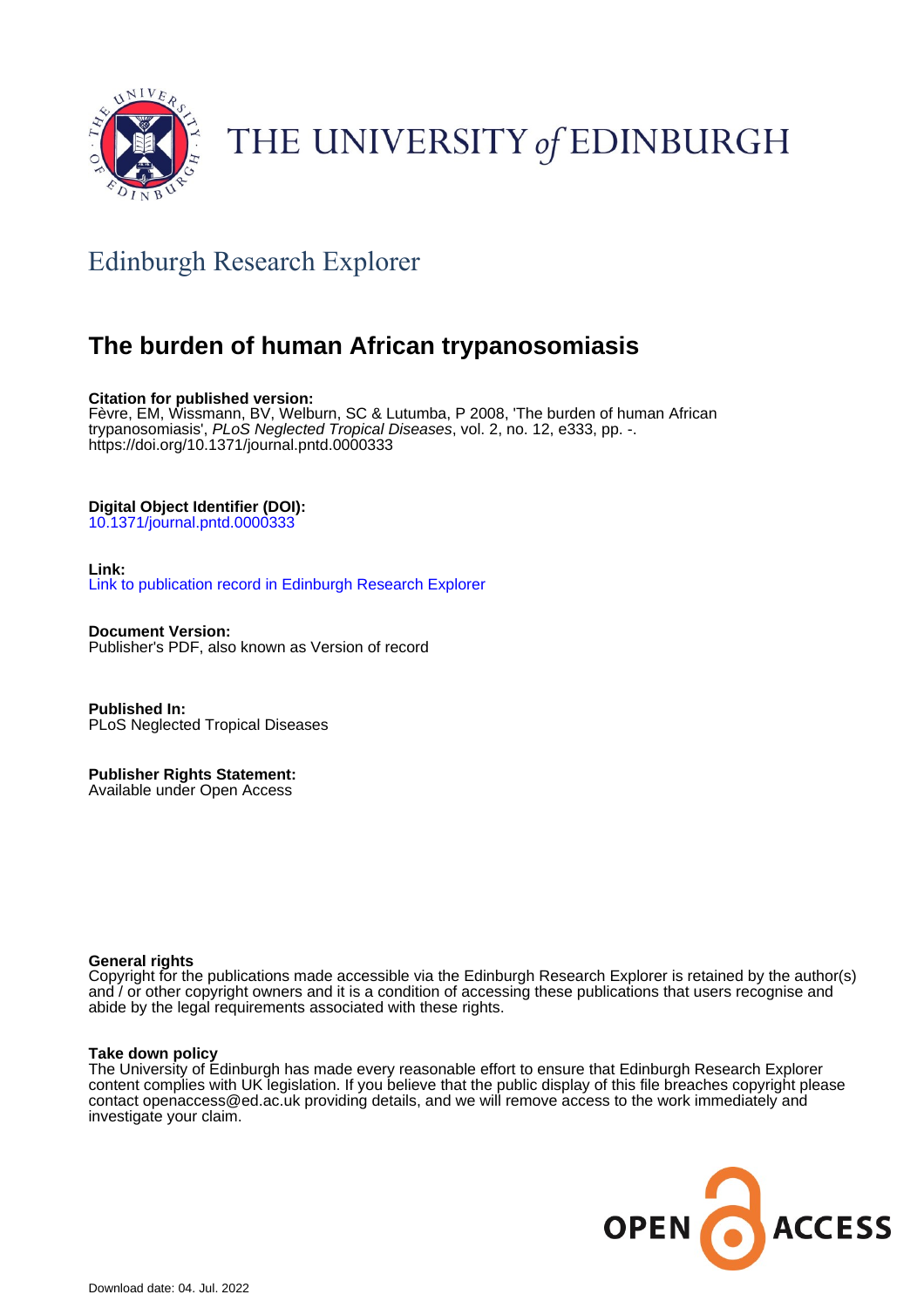# Review



# The Burden of Human African Trypanosomiasis

# Eric M. Fèvre<sup>1</sup>\*, Beatrix v. Wissmann<sup>2</sup>, Susan C. Welburn<sup>2</sup>, Pascal Lutumba<sup>3,4</sup>

1 Centre for Infectious Diseases, University of Edinburgh, Ashworth Laboratories, Edinburgh, United Kingdom, 2 Centre for Infectious Diseases, College of Medicine and Veterinary Medicine, University of Edinburgh, Summerhall, Edinburgh, United Kingdom, 3 Programme National de Lutte contre la Trypanosomiase Humaine Africaine, Kinshasa, Democratic Republic of Congo, 4 Institute of Tropical Medicine, Antwerp, Belgium

Abstract: Human African trypanosomiasis (HAT, or sleeping sickness) is a protozoan parasitic infection caused by Trypanosoma brucei rhodesiense or Trypanosoma brucei gambiense. These are neglected tropical diseases, and T.b. rhodesiense HAT is a zoonosis. We review current knowledge on the burden of HAT in sub-Saharan Africa, with an emphasis on the disabilityadjusted life year (DALY), data sources, and methodological issues relating to the use of this metric for assessing the burden of this disease. We highlight areas where data are lacking to properly quantify the impact of these diseases, mainly relating to quantifying under-reporting and disability associated with infection, and challenge the HAT research community to tackle the neglect in data gathering to enable better evidence-based assessments of burden using DALYs or other appropriate measures.

#### Introduction

Human African trypanosomiasis (HAT)—also known as sleeping sickness—is caused by infection with one of two parasites: Trypanosoma brucei rhodesiense or Trypanosoma brucei gambiense. These organisms are extra-cellular protozoan parasites that are transmitted by insect vectors in the genus Glossina (tsetse flies). As with a few other human pathogens (e.g., tuberculosis caused by *Myobacterium tuberculosis* and  $M$ . *bovis*),  $HAT$  shares the confusion that two different causative organisms cause a similar clinical disease. The parasites can be distinguished through molecular methods [1,2], but not parasitologically; the geographic range of the parasites has been a key component of the differential diagnosis of HAT, as T.b. gambiense occurs in West and Central Africa, and T.b. rhodesiense occurs only in East Africa, though there are concerns that an overlap may now have occurred in their ranges [3]. To understand the epidemiology of HAT, as well as its disease and economic burden, it is essential to understand the distinction between the diseases caused by the two parasites.

HAT is restricted to sub-Saharan Africa, in the range of the tsetse vector. The distributions of tsetse (possibly more than 30 species [4] with affinities for specific habitats, although not all species have been confirmed as parasite vectors), and of the parasites within the vector range, are both focal. Thus, HAT is a public health problem where the vector, the parasite (and its reservoir hosts), and humans co-exist.

Here, we review what we know—and, importantly, what we don't know—about the burden of HAT in sub-Saharan Africa, with an emphasis on data sources and methodological issues relating to the use of the disability-adjusted life year (DALY) as a metric for assessing the burden of this disease.

### What We Know about HAT Epidemiology and Burden

T.b. rhodesiense is a zoonosis [5,6], with a number of wildlife [7] and domestic animal species known to act as reservoirs. Where wildlife is

not abundant, domestic species, particularly cattle, are the main reservoir [8], with livestock demography driving outbreaks [9]. T.b. gambiense is generally not considered zoonotic—it can be isolated from animal hosts [10,11], but large-scale control campaigns targeting only the human reservoir (active screening and treatment of human cases) are able to locally eliminate transmission [12,13], and theoretical assessments of control options [14] confirm that from an epidemiological perspective, the presence of animal hosts is unlikely to mean they serve as a reservoir of infection for humans [15] (such hosts and their potential as a source for re-introduction of the parasite to the human population would need to be considered if ever aiming for total elimination of the disease, however). The transmission of HAT occurs primarily in rural areas (with a few exceptions, including peri-urban Kinshasa [16]), in areas at the furthest extremities of the formal health system, creating particular problems for patients to access health care [17,18], for control campaigns to have an effective outreach [19], and, importantly, in the assessment of the burden of infections, hindering efforts to collect data on how many people are at risk, how many people are infected, and what the impact of the disease is on the social environment. These are not issues restricted to HAT (of either form), but are general among many of the neglected tropical diseases and neglected zoonotic diseases [20,21].

The available estimates for HAT indicate that 60 million people are at risk (both forms combined) in sub-Saharan Africa [22] (though the evidence base for this figure is questionable and is currently being revised; see http://www.who.int/trypanosomiasis\_african/country/en/) in approximately 250 distinct foci (see Figure 1) (a focus is loosely defined as ''a zone of transmission to which a geographical name is given'' [22]). The greatest burden of reported cases is due to  $T.b.$  gambiense, with  $23,832, 19,901, 17,036,$ 

Citation: Fèvre EM, Wissmann BV, Welburn SC, Lutumba P (2008) The Burden of Human African Trypanosomiasis. PLoS Negl Trop Dis 2(12): e333. doi:10.1371/ journal.pntd.0000333

Editor: Simon Brooker, London School of Hygiene & Tropical Medicine, United Kingdom

Published December 23, 2008

Copyright: © 2008 Fèvre et al. This is an open-access article distributed under the terms of the Creative Commons Attribution License, which permits unrestricted use, distribution, and reproduction in any medium, provided the original author and source are credited.

Funding: We thank the UK Department for International Development (DFID) RNRRS and Research into Use Programmes for the benefit of developing countries (EMF, SCW, BvW), the World Health Organization (EMF, SCW, BvW), the independent charity IKARE (SCW, BvW,) and the Wellcome Trust (SCW) for support of our HAT studies. EMF was supported in part by a Wellcome Trust ''Value in People'' award, and a DEFRA-VTRI Research Fellowship. PL is supported by the Belgian Directorate General for Development Cooperation. None of the funders had a role in the study design, data collection and analysis, decision to publish, or preparation of the manuscript.

Competing Interests: There are no financial, personal, or professional interests that could be construed to have influenced this paper. PL is the Head of research at the National Control Programme against HAT in DRC.

\* E-mail: Eric.Fevre@ed.ac.uk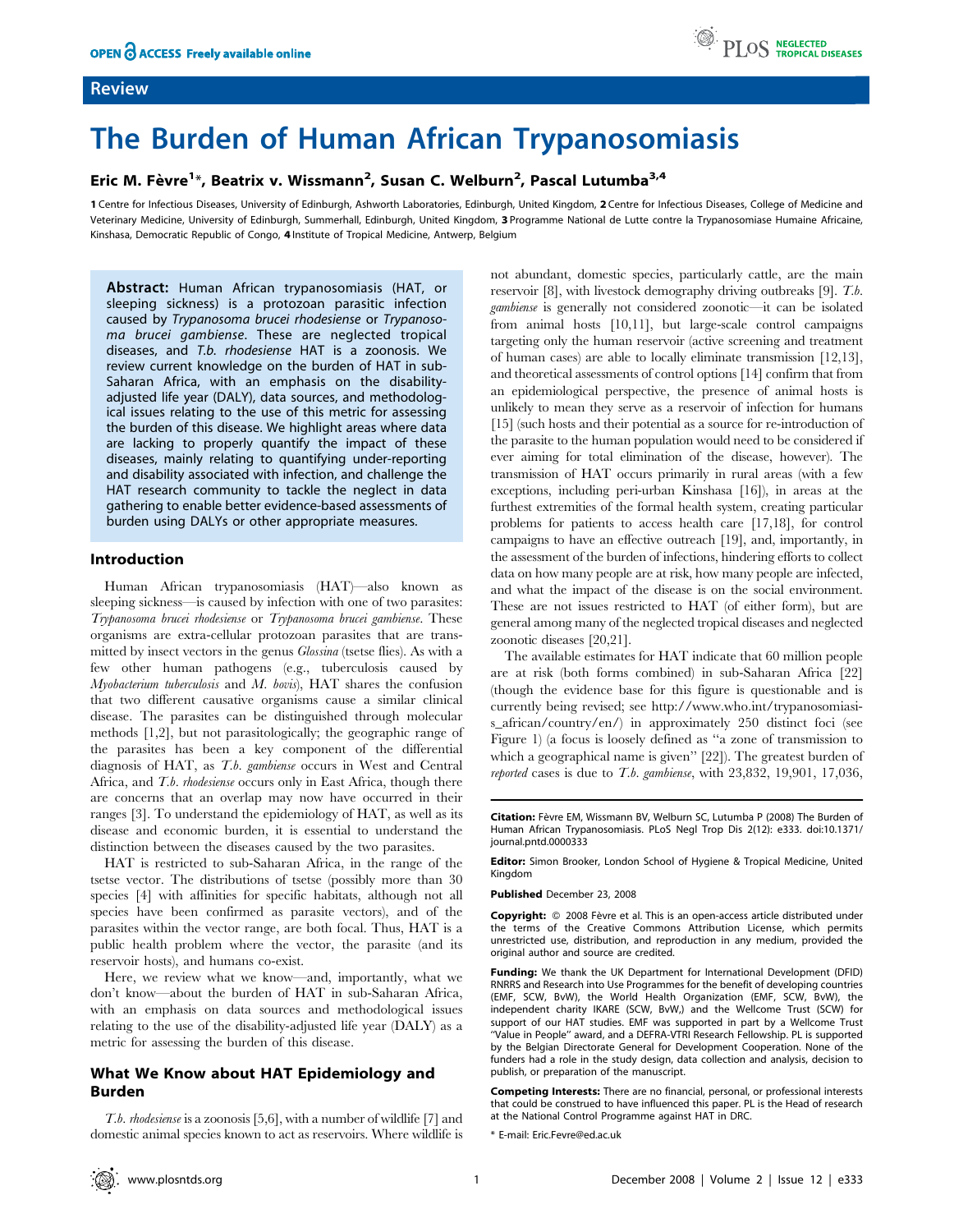15,651, and 11,382 T.b. gambiense and 655, 514, 580, 727, and 486 T.b. rhodesiense cases in 2002, 2003, 2004, 2005, and 2006, respectively [23,24]. Approximately two-thirds of reported  $T.b$ . gambiense cases occur in the Democratic Republic of Congo (DRC) [23]. These data, especially for  $T.b.$  gambiense, illustrate an encouraging trend for countries where concerted efforts have been mounted (mainly Angola, DRC, and Sudan) to control HAT, and the decrease in incidence in recent years is due in large part to enormous efforts involving active case detection; these efforts need to be maintained despite the increasing cost per patient of detecting additional cases in control programmes that are successful [25]. There is much still to do before elimination of HAT can be considered a real option in the medium-term future. It has been estimated that up to 70,000 [24] cases actually occur annually (including un-reported cases); a previous estimate was 300,000 [22]; the disparities in these estimates illustrate the need for formal methods to quantify the substantial hidden burden of HAT (see below).

HAT, without distinction between T.b. gambiense and T.b. rhodesiense, was considered in the first Global Burden of Disease assessments [26], and estimated to result in 1.78 million DALYs lost across Africa, using a standard West 26 life table (life tables describe age-specific mortality in a population and determine, for example, the number of years of life lost following death at a given age), a disability weight per episode of 0.35 [27], and an annual incidence of 32,000 reported cases, including 24,000 deaths [28]. Subsequent iterations of the DALY provided revised estimates e.g.,1.34 million DALYs lost to HAT in 2000 [29] and 1.54 million DALYs lost in 2002 [30], using an average disabilityweight of 0.191 [31] and 48,511 deaths. The relative ranking of HAT to other conditions from the 2000 DALY estimates are shown in Table 1. The justification for many of the parameters pertaining to HAT and used in the Global Burden assessments (e.g., disability weighting, estimates of incidence) are not transparent and have not been published.

### Issues in Assessing the Burden of HAT

Quantifying the impact of a disease—its burden—is a necessity in providing an evidence base for effective decision making in relation to planning of control and interventions [32]. Burden can be measured in terms of impact at a range of scales—the individual, family groups, society at large. For decision-making at the societal level (e.g., government policy, national or regional budgetary allocation, etc.), a societal, or population-based approach, is most appropriate. For this, a range of tools are available [33,34]; the DALY is a useful and now well-established measure [35–37]. Proper quantification matters greatly to the neglected diseases, because a primary reason for their neglect is that their true impact on society is not known. For focal diseases such as HAT, it is necessary to choose an appropriate scale at which the assessment of burden is carried out—in many sub-Saharan African countries, the national level burden of malaria, for example, will exceed, by orders of magnitude, that of HAT, leishmaniasis [38], cysticercosis [39], or many other neglected infections. However, within a province or district, where transmission of a neglected disease occurs, it may assume a much greater importance; as budgetary decisions are increasingly made



Figure 1. Map of Sleeping Sickness. Image credit: [23]. doi:10.1371/journal.pntd.0000333.g001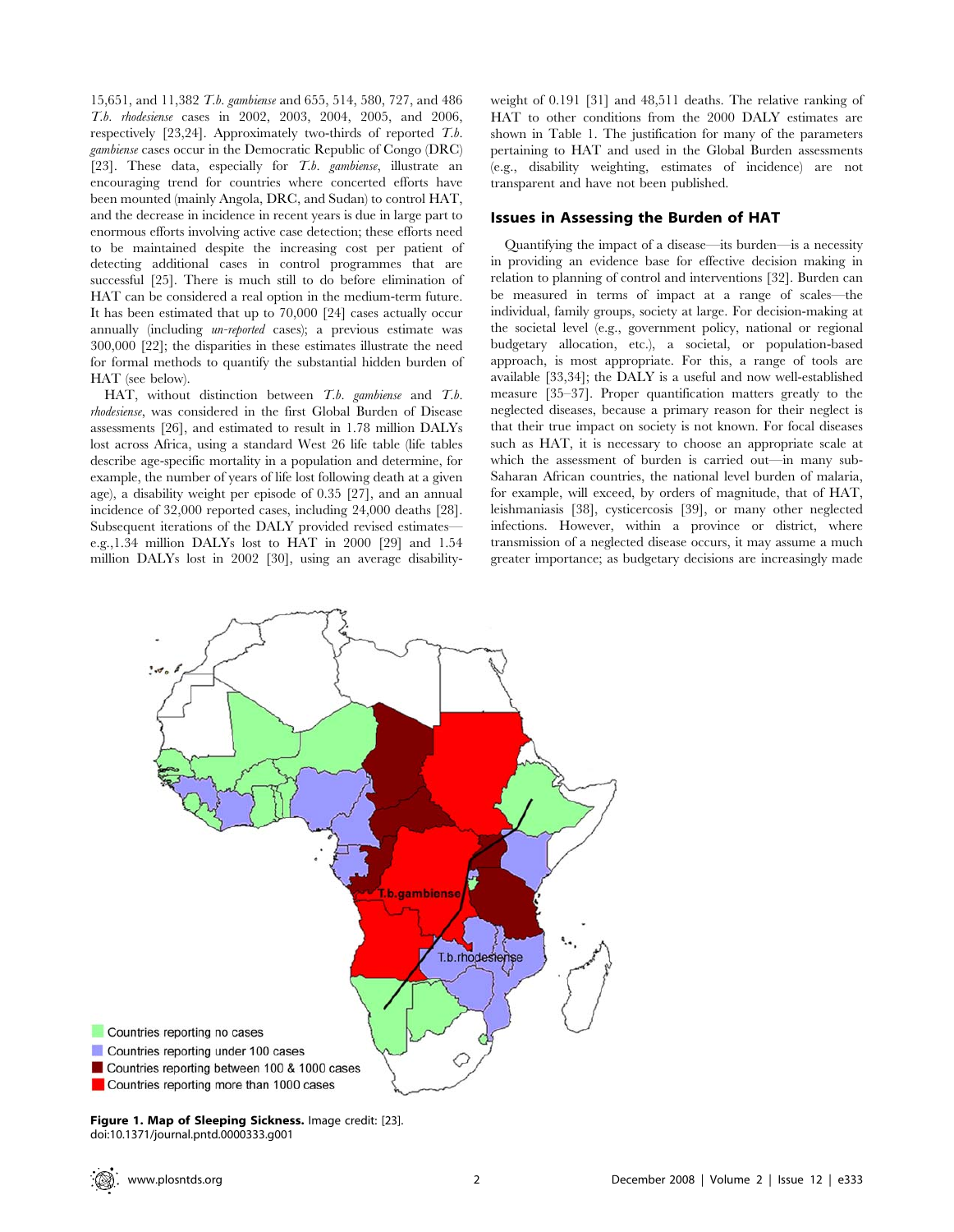Table 1. Selected DALYs Lost by Cause, 2000.

| Cause                        | <b>DALYs Lost</b> |
|------------------------------|-------------------|
| <b>HIV/AIDS</b>              | 64,970,667        |
| Malaria                      | 39,568,398        |
| Lymphatic filariasis         | 4,576,994         |
| Trachoma                     | 2,559,951         |
| Leishmaniasis                | 1,752,384         |
| Schistosomiasis              | 1,485,408         |
| <b>Ascariasis</b>            | 1,405,795         |
| <b>HAT (trypanosomiasis)</b> | 1,335,075         |
| <b>Trichuriasis</b>          | 803,111           |
| Japanese encephalitis        | 604,002           |
| Chagas disease               | 574,644           |
| Dengue                       | 542,954           |
| Onchocerciasis               | 427,440           |
| Leprosy                      | 188,542           |
| Hookworm disease             | 64,048            |

Data from [97].

doi:10.1371/journal.pntd.0000333.t001

at such decentralised levels [40,41], it is also appropriate to measure the burden of disease at this level [42,43]. Scientific research at a range of geographic scales that uses recognised health metrics as an outcome can therefore assist in the development of effective policy.

While it is important to determine disease burden at a range of temporal and spatial scales, there are some pitfalls in doing so; at small (e.g., local) scales, annual stochastic variations in burden, resulting from annual variations in incidence, may be large and care should be taken not to over-interpret them. Also, HAT not only occurs focally, but occurs in both endemic and epidemic situations. While relative disease burdens during periods of endemic and epidemic periods matter in themselves, it would be a mistake to calculate a DALY for an epidemic and assume that this was then the more general baseline level of burden for longerterm planning. Rather, when determined for epidemics or outbreaks (e.g., [44]), this should be explicit. Routine data collection during periods of endemic transmission may be lacking in many settings, while epidemics or outbreaks focus attention on a disease, resulting in greater availability of data [45,46]. Epidemic situations do, however, present a particular set of conditions for the assessment of the cost-effectiveness of control/long-term investment [47,48], and DALYs, as an outcome measure of such analyses, can add significantly to the valuation of alternate investment options. The time units chosen for burden assessments also matter, particularly if outputs influence resource allocation. Recent decreases in the number of reported HAT cases [23] could, for example, lead to a reduction in effort in detecting future cases, a situation which has previously led to disease resurgence [49,50]. It becomes important that temporal trends in incidence are accounted for in the choice of time period for assessing burden, though the sporadic nature of data availability may make this difficult in practice.

Other issues arise with regional and local studies; when conducting evaluations of disease burden within a region (e.g., relative burden of malaria and HAT in East Africa), it is appropriate to use life tables that relate to the population under study [27,51,52]. Indeed, country-specific life tables are produced by WHO (see

http://www.who.int/whosis/database/life\_tables/life\_tables.cfm). However, doing so restricts the comparability of estimates between sites [53]; thus, global DALY estimates are produced using the West 26 Model Life Table [27]. For HAT, which exists only in sub-Saharan Africa, this is less of a problem, and for regional studies, using regional life tables may be more appropriate as doing so does not over-estimate burden in these communities [54]. To address these issues, a concerted research effort is required to carry out finer scale studies in a range of HAT foci that be justifiably generalised to HAT transmission zones as a whole.

#### Economic Burden of HAT

We do not aim to provide a thorough review of economic studies of HAT; however, while DALYs, and other measures, in themselves allow adverse health outcomes to be rated against each other, a more practical (and intended) use of such measures is as an outcome in costeffectiveness analyses [51,55] (in terms of, for example, dollars spent per DALYs averted). We must ask, therefore, how cost-effective it is to control and treat HAT. Useful in this context is the rule of thumb that a cost of US\$150 per DALY averted and US\$25 per DALY averted is ''attractive'' and ''highly attractive'', respectively [56]. Unsurprisingly, studies are few and far between for HAT, and have tended to focus on T.b. gambiense. DALYs have been used as an outcome measure in analysing the cost-effectiveness of treatment options for gambiense HAT [57]. Shaw and Cattand [25] illustrate that above a prevalence of approximately 2%, it becomes highly attractive to screen for and treat *gambiense* HAT using mobile teams carrying out active surveillance (the use of mobile teams is reviewed elsewhere [58,59]). At lower prevalences, active screening may not be costeffective in the short term, emphasising that control efforts for this disease must take a long-term perspective. Others conclude that mobile teams have too poor a coverage compared to well-trained community health workers [60]. Lutumba et al. [61] quantified the cost-effectiveness of control activities in terms of DALYs averted in Buma (Democratic Republic of Congo), a T.b. gambiense focus. In a population of 1,300, an active case finding activity resulted in 1,408 DALYs averted, for a cost of US\$17 per DALY averted.

For *T.b. rhodesiense*, hospital-based interventions alone have been shown to be cost-effective for HAT control in rural settings in Uganda, with a mean cost per DALY averted (for reported cases) of US\$8.50 [44]. Compared to hospital-based treatment of many other infections (e.g., cutaneous leishmaniasis in Colombia [48], where the cost per averted DALY was in the region of US\$15,000), this is highly cost-effective. Such calculations do not generally include indirect costs to the household, which have been considered in a few studies and found to be substantial [17,18,61]. Devising effective methods to maximise hospital attendance and reduce the number of unreported cases in the community should thus be a priority.

The economic burden of livestock trypanosomiasis has also been reviewed [62–64]; for a range of neglected zoonoses, applying treatments to the animal reservoir specifically as a public health measure has been shown to be cost-effective [65], with great added benefits when these integrated interventions also improve animal health and productivity. Currently, a large-scale cattletargeted intervention is being implemented in Uganda [66] to control the spread of T.b. rhodesiense. Quantifying the dual burden of infections to livestock and humans, and the added benefits to both when control is implemented, is an under-researched area and requires novel metrics and systematic data gathering across the range of neglected zoonotic diseases [65].

#### **Disability**

DALYs consist of two major, additive components: a metric for summing mortality in a population, Years of Life Lost due to death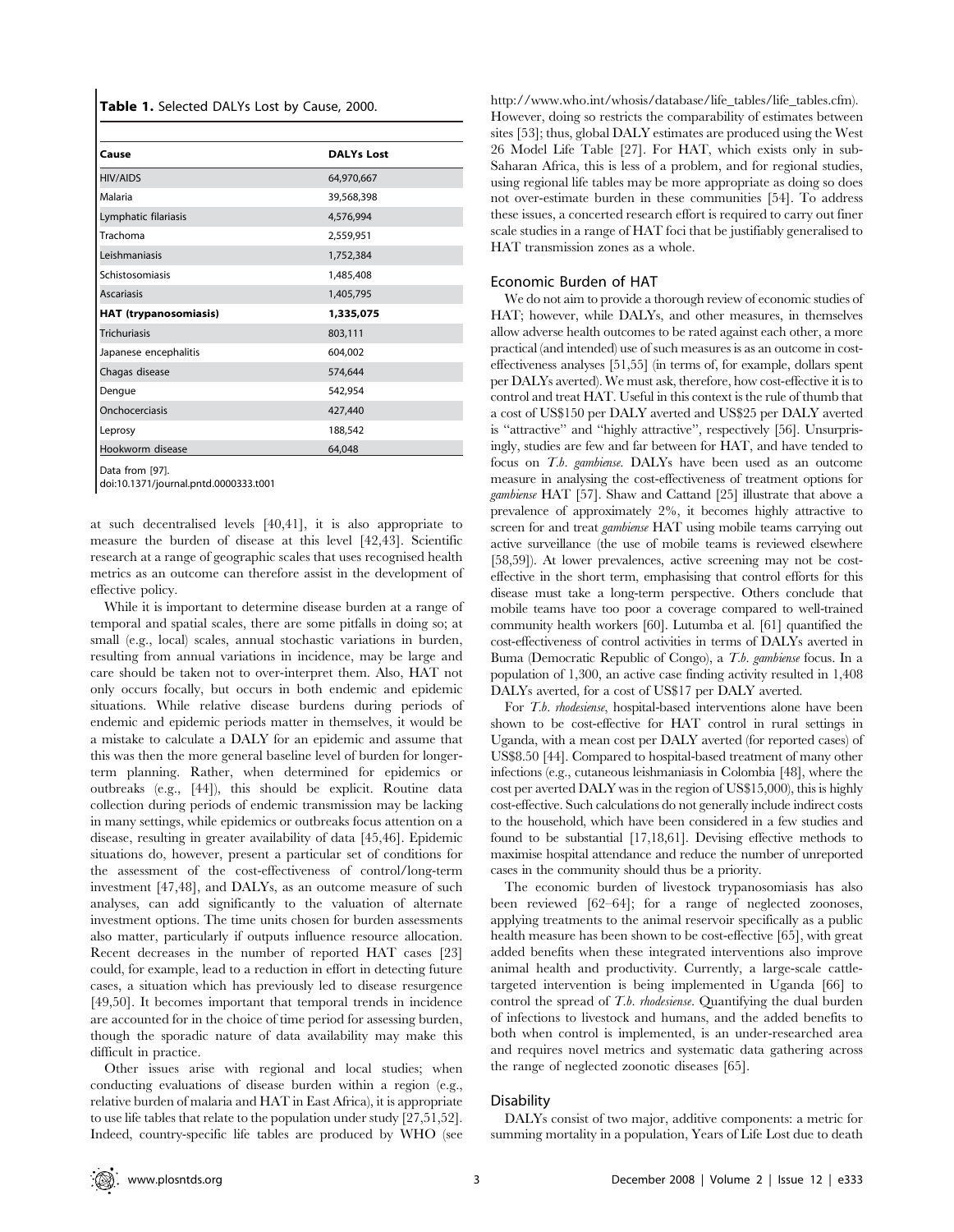with a condition (YLL), and a metric for summing morbidity in a population, Years of Life Lived with a Disability from a condition (YLD). The important component of YLDs is the disability weighting associated with a condition; the sum of time spent in a condition for each age group in a population is multiplied by this weighting to determine the scale of morbidity due to the condition in that population. Ideally, this is done for each of the components of morbidity—the sequelae—associated with the disease. Thus, for Chagas disease (due to infection with Trypanosoma cruzi), YLDs are made up of episodes plus specific sequelae relating to the incidence of cardiac complications resulting from infection, each of which has a disability weighting and an estimate for duration.

Up to the present, a weighting of 0.35 [27] and later 0.191 [67] have been used for HAT, irrespective of whether T.b. gambiense or T.b. rhodesiense HAT are being considered. No sequelae are formally listed in the disease definition for HAT used for DALY inputs [28], with the unit of measure being an episode (case definition: "Infection with protozoa of the genus Trypanosoma, excluding T.  $cnuzi'$  [68]), with a standard duration of 5 years per episode (this has been recently revised for the 2004 Global Burden of Disease revision such that the length of a T.b. gambiense episode is 5 years and T.b. rhodesiense 1 year duration (C. Mathers, personal communication), recognizing that the clinical syndromes associated with infection with the different parasites have very different durations [69]). While broad differences between T.b. gambiense and T.b. rhodesiense have thus been accounted for, DALY estimates for HAT have not attempted to account for sequelae [70–76]. A range of sequelae should be considered for infection with both parasites—see Box 1 and Text S1—although data are lacking to enable estimates of the incidence of these sequelae to be

extrapolated to the affected population at large. The stage of disease should equally be distinguished [44]: in the absence of treatment, both T.b. gambiense and T.b. rhodesiense have an early and late stage. The early stage is a febrile illness, while the second stage is defined by cerebrospinal fluid parameters—an elevated leukocyte count ( $>5$  cells/mm<sup>3</sup>) or high protein levels ( $>37$  mg/ 100 ml) or parasites in the cerebrospinal fluid [22,77]. Late stage disease is neurological [78], culminating in coma and death in the absence of treatment.

Morbidity induced by treating HAT has also not been taken in to account in burden calculations: the drugs to treat HAT are generally toxic [79,80], with a relatively high proportion of side effects (e.g., exfoliative dermatitis in 1% of treatments with suramin [see Figure 2]; melarsoprol-induced encephalopathy in 5%–10% of patients). For other diseases, morbidity resulting from treatment has been included in burden estimates, e.g., vaccine reactions account for approximately 2.5% of the overall DALY score for rabies in Asia and Africa [81]. There is also some evidence of long-term impacts of T.b. gambiense HAT infection beyond parasitological cure [82,83], but the significance of this at a population level remains to be quantified by the HAT research community, and there are no similar studies for T.b. rhodesiense.

#### Under-Reporting

A significant limitation of incidence figures, and subsequent estimates of burden based on these, published through the World Health Organization [24] and originating from national bodies (e.g., ministries of health), is that they relate only to reported deaths. HAT cases are itemised when they are identified in community screening exercises (active detection) or passively in

| Early stage                                                            | Non-specific signs that can include skin lesions, chancre, pruritus, and cardiac, endocrine, and gastroin-<br>testinal problems.                                                                                                                                                                                                                                                                                                                                                                                                                                                            |
|------------------------------------------------------------------------|---------------------------------------------------------------------------------------------------------------------------------------------------------------------------------------------------------------------------------------------------------------------------------------------------------------------------------------------------------------------------------------------------------------------------------------------------------------------------------------------------------------------------------------------------------------------------------------------|
| Late stage<br>(parasite infection<br>of the central<br>nervous system) | Tremors, motor weakness, walking difficulties, sensory disorders, visual impairments, headache, sleep<br>disturbances that deteriorate into coma.                                                                                                                                                                                                                                                                                                                                                                                                                                           |
| Early stage<br>treatment                                               | Suramin: Reactions depend on overall patient condition, with severe reactions in $\leq 5\%$ of patients, and<br>include pyrexia and mild nephrotoxicity, kidney damage, collapse with nausea, vomiting, shock, delayed<br>hypersensitivity reactions (e.g., exfoliative dermatitis), severe diarrhoea, and jaundice.                                                                                                                                                                                                                                                                        |
|                                                                        | Pentamidine: Hypotensive reactions, and damage to liver, kidneys, and the pancreas.                                                                                                                                                                                                                                                                                                                                                                                                                                                                                                         |
| Late stage<br>treatment                                                | Encephalopathy occurs in 5%–10% of treated cases, with a mortality rate of 10%–70%. Convulsions,<br>progressive coma, or psychotic reactions. Acute haemorrhagic leuco-encephalopathy associated with<br>progressive coma and hypoxic brain damage with convulsions or heart failure. Other effects of<br>melarsoprol include liver toxicity, severe enterocolitis, fatigue, arthralgia, myalgia and fever, pruritus,<br>urticaria, and gastrointestinal reactions; cardiovascular side effects such as tachycardia, palpitations,<br>chest pain, hypotension, and phlebitis were reported. |
|                                                                        | A relapse rate of 3%–10% is commonly reported; however, high failure rates have been reported<br>recently from T.b. gambiense areas of some countries.                                                                                                                                                                                                                                                                                                                                                                                                                                      |
|                                                                        | Eflornithine treatment frequently results in side effects, although they are less severe than melarsoprol-<br>induced encephalopathy, and usually reversible. Reactions include convulsions, gastrointestinal<br>symptoms, bone marrow toxicity resulting in anaemia, leucopenia and thrombocytopenia and<br>alopecia, fatigue, arthalgia, dizziness, insomnia, fever, headache, and anorexia.                                                                                                                                                                                              |
| Long-term<br>sequelae beyond<br>cure                                   | Few data, with confounding between impacts of infection and treatment. Possible growth retardation<br>and neurological impairment.                                                                                                                                                                                                                                                                                                                                                                                                                                                          |

#### Box 1. Summary of Sequelae Associated with HAT; see Text S1 for More Details.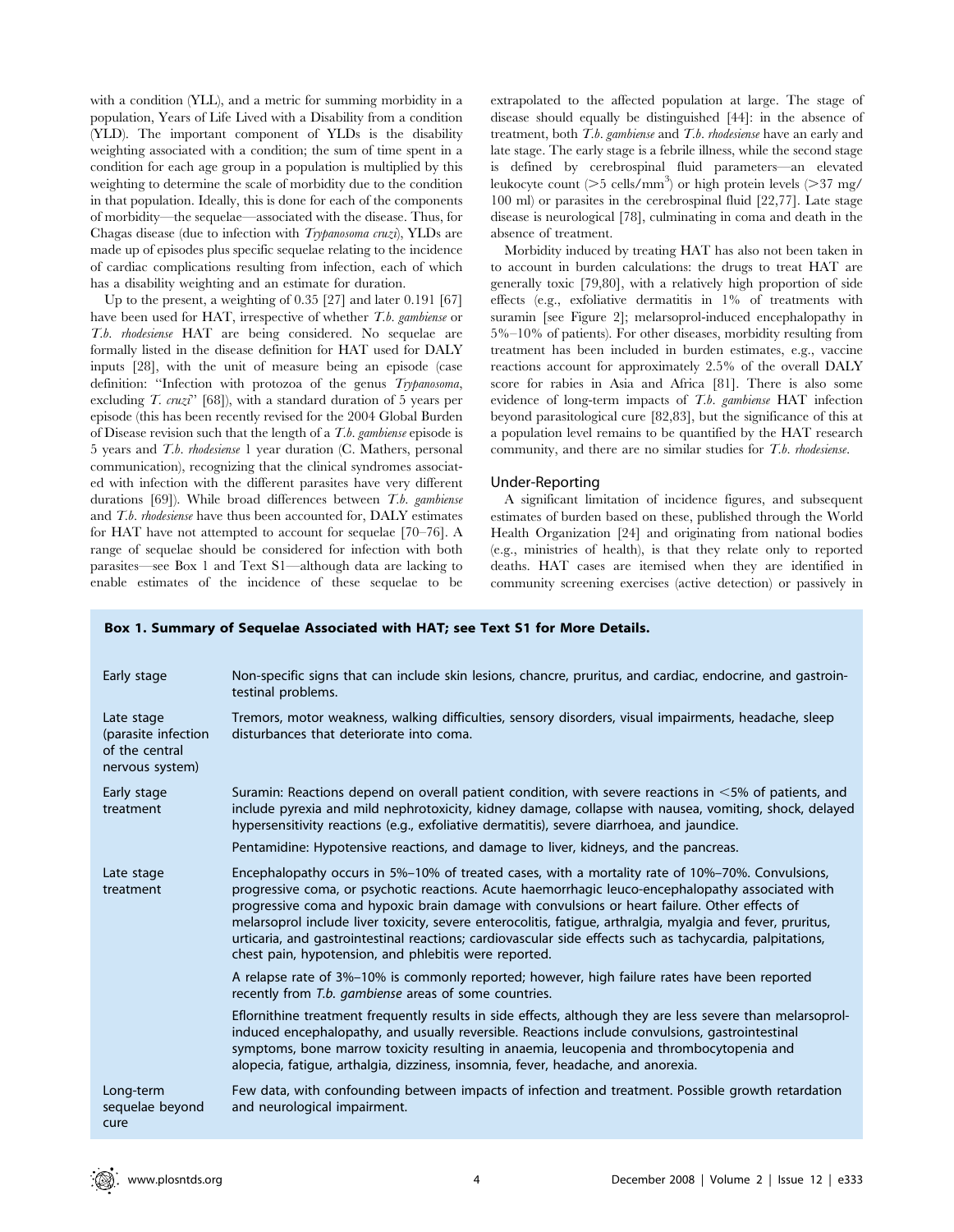

Figure 2. Child with Resolved Exfoliative Dermatitis (Epidermal Necrolysis) Resulting from Early Stage T.b. rhodesiense HAT **Treatment with Suramin.** The acute stage of this condition presents with blistering and the peeling off of large areas of skin; complications due to secondary infection are likely. Image credit: Eric Fèvre. doi:10.1371/journal.pntd.0000333.g002

hospitals. In common with most causes of death in Africa [84], non-hospitalised HAT cases are not recorded, and patients are often unable to afford to present for treatment [18]. For T.b. rhodesiense, studies based on quantifying under-reporting using data on the early:late stage ratio [85] have shown that between 38% and 41% of T.b. rhodesiense cases go un-reported [85,86] in Uganda, with a similar picture in Tanzania (L. Matemba,personal communication). For T.b. gambiense, there have been preliminary attempts to estimate this directly [61]; Robays et al. [59] used a Piot modelling approach and highlighted that many cases may be missed during active screening programmes for T.b. gambiense (partly due to test sensitivity); cases will, of course, also be missed where there are no case-detection programmes on-going, and clearly, cases will be missed where active detection activities are not on-going. . Un-reported cases go untreated and almost invariably result in death. Existing estimates of under-reporting need to be validated in a range of settings before they can be confidently extrapolated, however, as there may be site-specific influences on the magnitude of this parameter. With few exceptions (e.g., leishmaniasis [87], T.b. rhodesiense HAT [85], rabies [81,88]), under-reporting rates have rarely been properly quantified for neglected diseases, so progress in this regard for HAT is promising. Unfortunately, health care systems themselves may even be missing many cases of HAT on presentation at nonspecialist units [17], while in some settings communities may be aware of the disease and its dangers but not report cases, as they are aware that drugs and treatment are not available in health units [89]. A greater research effort is required to investigate the impact of these factors on reporting rates in different parts of Africa, and this research needs to translate to activities to remedy

### Box 2. Key Learning Points

1. HAT is a neglected tropical disease with two causative organisms, Trypanosoma brucei rhodesiense and T.b. gambiense; the burden of HAT must account separately for infection with these two parasites.

2. The true burden of HAT is poorly reflected in many existing assessments, as is the case with other neglected diseases.

3. HAT burden assessments need to account for parasitespecific, disease stage–specific, and treatment-related morbidity.

4. The rate of HAT under-reporting is as high as 40% in some T.b. rhodesiense foci; under-reporting has not been formally quantified for T.b. gambiense.

5. The population at risk from HAT needs to be quantified to serve as a denominator for incidence calculations.

the situation at country and local levels. Across the continent, we have seen that a figure of 70,000 cases per year is cited; if this is even roughly accurate, it recognises that approximately 50,000 HAT cases may be undetected, and thus die (unaccounted for in the burden calculations), in any given year.

### Challenges and Future Steps

Akin to the challenges involved in the assessment of burden of most neglected tropical diseases, data on HAT incidence, morbidity, and mortality is incomplete and fragmented at present. Under-reporting of HAT, exacerbated by insufficient access to health care by patients, as well as confounding with concurrent endemic diseases such as malaria and HIV/AIDS, is a significant obstacle. Methods to quantify levels of under-reporting of both T.b. gambiense and T.b. rhodesiense [59,85] need to be validated and extended to foci in different countries. As well as estimating mortality, those living in HAT foci must be enumerated to provide a denominator for incidence figures; estimates of the population at risk, validated by field data, are urgently required. This would enable the limited resources available for data collection and public health interventions to be deployed as efficiently as possible. We have seen that morbidity associated with HAT is currently represented by single, average disability weightings in global comparative assessments. This does not reflect the dual causation of HAT (gambiense and rhodesiense), the distinction between early and late stages (and the reduction in the societal burden that can be achieved by early detection of cases), or treatment-associated morbidity. While alternative disability weightings for use in DALY calculations have been proposed and used [44], a wider consultative exercise is necessary to reach a data-driven consensus.

This review has largely concentrated on the DALY as a metric for assessing the burden of HAT. There have been many criticisms of this measure [90,91], and its value in assessing the burden of neglected diseases specifically has recently been questioned [20,92]. Other measures that correct issues in the DALY metric should be developed, but for the short to medium term, the DALY is firmly in place as the metric of choice, with a range of refinements, particularly in terms of transparency of inputs, planned for the next iteration of the Global Burden of Disease project [31]. Importantly for HAT and other neglected diseases, simply changing the metric will not address the core issues: tackling neglect in relation to understanding disease epidemiology, at a range of spatial scales, including collecting data to make better decisions about control and provide material for advocacy. Who is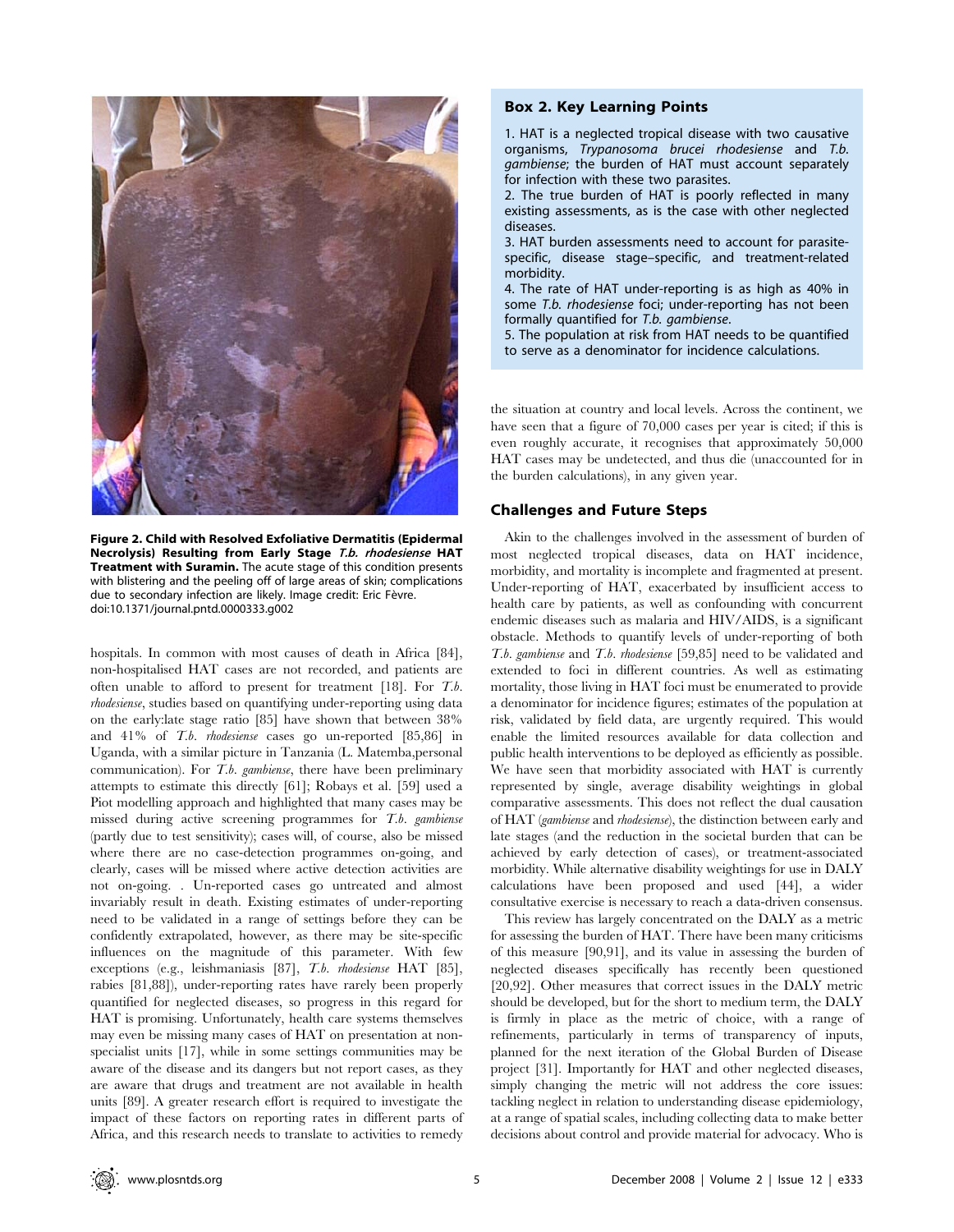at risk? Where are the cases? How many are there? How much do they suffer? How many people die with un-diagnosed infection? What co-factors impact on the burden of infection and what comorbidities [93] does HAT share with other, concurrent infections? Will it be cost-effective to deploy novel therapies [94]? These are not new questions, but contemporary answers are lacking. Importantly, answering them is a fundamental first step in the proper assessment of the burden of disease and in providing an evidence base for measuring the success of existing and future HAT control initiatives. Existing databases should be mined to extract data that helps answer these questions, and funding must

#### References

- 1. Picozzi K, Carrington M, Welburn SC (2008) A multiplex PCR that discriminates between Trypanosoma brucei brucei and zoonotic T. b. rhodesiense. Exp Parasitol 118: 41–46.
- 2. Radwanska M, Claes F, Magez S, Magnus E, Perez-Morga D, et al. (2002) Novel primer sequences for polymerase chain reaction-based detection of Trypanosoma brucei gambiense. Am J Trop Med Hyg 67: 289–295.
- 3. Picozzi K, Fèvre EM, Odiit M, Carrington M, Eisler M, et al. (2005) Sleeping sickness in Uganda: a thin line between two fatal diseases. BMJ 331: 1238–1241.
- 4. Gooding RH, Krafsur ES (2004) Tsetse genetics: applications to biology and systematics. In: Maudlin I, Holmes PH, Miles MA, eds (2004) The trypanosomiases. Wallingford: CABI. pp 95–111.
- 5. Onyango RJ, van Hoeve K, de Raadt P (1966) The epidemiology of Trypanosoma rhodesiense sleeping sickness in Alego location, central Nyanza, Kenya. I. Evidence that cattle may act as reservoir hosts of trypanosomes infective to man. Trans R Soc Trop Med Hyg 60: 175–182.
- 6. Heisch RB, McMahon JP, Manson-Bahr PEC (1958) The isolation of Trypanosoma rhodesiense from a bushbuck. BMJ 14: 1203–1204.
- 7. Geigy R, Mwambu PM, Kauffmann M (1971) Sleeping sickness survey in Musoma District, Tanzania. IV. Examination of wild mammals as a potential reservoir for T. rhodesiense. Acta Trop 18: 221–230.
- 8. Hide G, Tait A, Maudlin I, Welburn SC (1996) The origins, dynamics and generation of Trypanosoma brucei rhodesiense epidemics in East Africa. Parasitol Today 12: 50–55.
- 9. Fèvre EM, Coleman PG, Odiit M, Magona JW, Welburn SC, et al. (2001) The origins of a new Trypanosoma brucei rhodesiense sleeping sickness outbreak in eastern Uganda. Lancet 358: 625–628.
- 10. Simo G, Asonganyi T, Nkinin SW, Njiokou F, Herder S (2006) High prevalence of Trypanosoma brucei gambiense group 1 in pigs from the Fontem sleeping sickness focus in Cameroon. Vet Parasitol 139: 57–66.
- 11. Mehlitz D, Zillmann U, Scott CM, Godfrey DG (1982) Epidemiological studies in the animal reservoir of gambiense sleeping sickness. Part III. Characterization of Trypanozoon stocks by isoenzymes and sensitivity to human serum. Tropenmed Parasitol 33: 113–118.
- 12. Pépin J, Méda HA (2001) The epidemiology and control of human African trypanosomiasis. Adv Parasitol 49: 71–132.
- 13. Louis FJ, Simarro PP, Lucas P (2002) Maladie du sommeil: cent ans d'évolution des strategies de lutte. Bull Soc Pathol Exot 95: 331–336.
- 14. Welburn SC, Fèvre EM, Coleman PG, Odiit M, Maudlin I (2001) Sleeping sickness: a tale of two diseases. Trends Parasitol 17: 19–24.
- 15. Haydon DT, Cleaveland S, Taylor LH, Laurenson MK (2002) Identifying reservoirs of infection: a conceptual and practical challenge. Emerg Infect Dis 8: 1468–1473.
- 16. Ebeja AK, Lutumba P, Molisho D, Kegels G, Miaka mia Bilenge C, et al. (2003) La maladie de sommeil dans la région Ville de Kinshasa: une analyse rétrospective des données de surveillance sur la période 1996–2000. Trop Med Int Health 8: 949–955.
- 17. Odiit M, Shaw A, Welburn SC, Fèvre EM, Coleman PG, et al. (2004) Assessing the patterns of health-seeking behaviour and awareness among sleeping-sickness patients in eastern Uganda. Ann Trop Med Parasitol 98: 339–348.
- 18. Gouteux JP, Bansimba P, Noireau F, Frezil JL (1987) Le coût du traitement individuel de la trypanosomiase à  $T.$  b. gambiense dans le foyer du Niari (Congo). Med Trop (Mars) 47: 61–63.
- 19. Abel PM, Kiala G, Loa V, Behrend M, Musolf J, et al. (2004) Retaking sleeping sickness control in Angola. Trop Med Int Health 9: 141–148.
- 20. Engels D, Savioli L (2006) Reconsidering the underestimated burden caused by neglected tropical diseases. Trends Parisatol 22: 363–366.
- 21. Jannin J, Simarro PP, Louis FJ (2003) Le concept de maladie negligée. Med Trop (Mars) 63: 219–221.
- 22. World Health Organization (1998) Control and surveillance of African trypanosomiasis. Geneva: WHO. pp 114.
- 23. Simarro PP, Jannin J, Cattand P (2008) Eliminating human African trypanosomiasis: where do we stand and what comes next? PLoS Med 5: e55. doi:10.1371/journal.pmed.0050055.
- 24. World Health Organization (2006) Human African trypanosomiasis (sleeping sickness): epidemiological update. Wkly Epidemiol Rec 81: 71–80.

be made available to address these issues appropriately where data do not already exist. The HAT research community appears to have mobilised to address the neglect in the development of therapeutics for the disease [95,96], and must take up the equally important challenge of better understanding the impact of this infection in affected populations.

#### Supporting Information

Text S1 Online Appendix: Sequelae

Found at: doi:10.1371/journal.pntd.0000333.s001 (0.04 MB PDF)

- 25. Shaw AP, Cattand P (2001) Analytical tools for planning cost-effective surveillance in Gambiense sleeping sickness. Med Trop (Mars) 61: 412–421.
- 26. World Bank (1993) World development report 1993: Investing in health. New York: Oxford University Press. pp 329.
- 27. Murray CJL, Lopez AD (1996) The Global Burden of Disease: a comprehensive assessment of mortality and disability from diseases, injuries and risk factors in 1990 and projected to 2020. Cambridge: Harvard University Press. pp 990.
- 28. Murray CJL, Lopez AD (1996) Global health statistics: a compendium of incidence, prevalence and mortality estimates for over 200 conditions. Cambridge: Harvard University Press. pp 990.
- 29. World Health Organization (2008) Global Burden of Disease. Available: http:// www.who.int/healthinfo/global\_burden\_disease/en/index.html. Accessed 30 November 2008.
- 30. World Health Organization (2003) The world health report 2003. Shaping the future. Geneva: WHO.
- 31. Mathers CD, Ezzati M, Lopez AD (2007) Measuring the burden of neglected tropical diseases: the Global Burden of Disease framework. PLoS Negl Trop Dis 1: e114. doi:10.1371/journal.pntd.0000114.
- 32. Murray CJL, Lopez AD (1996) Evidence-based health policy–lessons from the Global Burden of Disease study. Science 274: 740–743.
- 33. Sassi F (2006) Calculating QALYs, comparing QALY and DALY calculations. Health Policy Plan 21: 402–408.
- 34. Gold MR, Stevenson D, Fryback DG (2002) HALYS and QALYS and DALYS, oh my: similarities and differences in summary measures of population health. Ann Rev Public Health 23: 115–134.
- Mathers CD, Loncar D (2006) Projections of global mortality and burden of disease from 2002 to 2030. PLoS Med 3: e442. doi:10.1371/journal. pmed.0030442.
- Stein CTK, Hendrickx S, Prüss-Ustün A, Wolfson L, et al. (2007) The global burden of disease assessments–WHO is responsible? PLoS Negl Trop Dis. pp e161. doi:10.1371/journal.pntd.0000161.
- 37. Murray CJL, Lopez AD, Wibulpolprasert S (2004) Monitoring global health: time for new solutions. BMJ 329: 1096–1100.
- 38. Ashford RW (2000) The leishmaniases as emerging and reemerging zoonoses. Int J Parasitol 30: 1269–1281.
- 39. Pawlowski ZS (2008) Control of neurocysticercosis by routine medical and veterinary services. Trans R Soc Trop Med Hyg 102: 228–232.
- 40. Bossert TJ, Beauvais JC (2002) Decentralization of health systems in Ghana, Zambia, Uganda and the Philippines: a comparative analysis of decision space. Health Policy Plan 17: 14–31.
- 41. Jeppsson A (2001) Financial priorities under decentralization in Uganda. Health Policy Plan 16: 187–192.
- 42. Kapiriri L, Norheim OF, Heggenhougen K (2003) Using burden of disease information for health planning in developing countries: experiences from Uganda. Soc Sci Med 56: 2433–2441.
- 43. Jeppsson A, Okuonzi SA, Ostergren P-O, Hagstrom B (2004) Using burden of disease/cost-effectiveness as an instrument for district health planning: experiences from Uganda. Health Policy 70: 261–270.
- 44. Fèvre EM, Odiit M, Coleman PG, Welburn SC, Woolhouse MEJ (2008) Estimating the burden of rhodesiense sleeping sickness during an outbreak in Serere, eastern Uganda. BMC Public Health 8: 96.
- 45. Monath TP (2006) Yellow fever as an endemic/epidemic disease and priorities for vaccination. Bull Soc Pathol Exot 99: 341–347.
- 46. Zuckerman JN, Rombo L, Fisch A (2007) The true burden and risk of cholera: implications for prevention and control. Lancet Infect Dis 7: 521–530.
- 47. Worrall E, Rietveld A, Delacollette C (2004) The burden of malaria epidemics and cost-effectiveness of interventions in epidemic situations in Africa. Am J Trop Med Hyg 71: 136–140.
- 48. Vega JC, Sanchez BF, Montero LM, Montana R, del Pilar Mahecha M, et al. (2007) The cost-effectiveness of cutaneous leishmaniasis patient management during an epidemic in Chaparral, Colombia in 2004. Trop Med Int Health 12: 1540–1544.
- 49. Van Nieuwenhove S, Betu-Ku-Mesu VK, Diabakana PM, Declercq L, Bilenge CMM (2001) Sleeping sickness resurgence in the DRC: the past decade. Trop Med Int Health 6: 335–341.